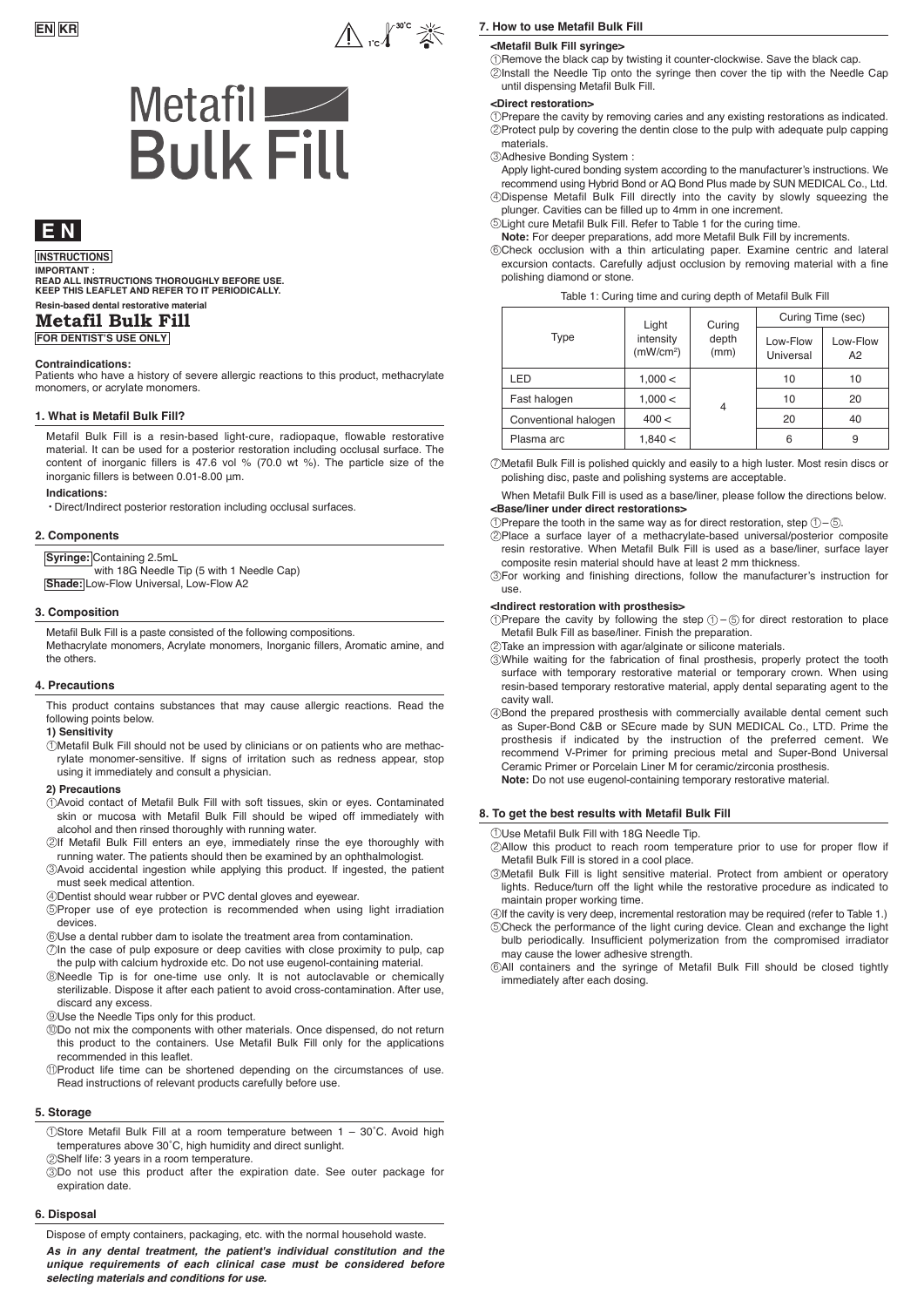# Metafil  $-$ **Bulk Fill**

# **K R**

Resin-based Dental Restorative Material **Metafil Bulk Fill** 치과의사전용 취급설명서 \_\_\_\_\_\_\_\_\_\_\_<br>반드시 이 설명서를 사용 전에 잘 읽고 바르게 사용해 주십시오. 사용 후 잘 보관하고, 필요할 때에 참고해 주십시오.

### 경고:

본 제품 또는 메타크릴레이트 모노머, 아크릴레이트 모노머에 과민증 병력이 있는 환자에게는 사용 하지 말 것.

### 1. Metafil Bulk Fill이란?

Metafil Bulk Fill은 광중합형의 충전용 플로어블(Flowable) 레진으로 방사선 불투과성 제품 이다. 교합면을 포함한 구치부 충전수복에 사용할 수 있다. 무기필러의 함유량은 47.6 vol % (70.0 wt %)이고, 입자크기는 0.01-8.00 μm이다.

사용목적:

•구치부의 직접 및 간접 충전수복 (교합면을 포함한다.)

### 2. 구성

Syringe: 2.5mL 1개 18G Needle Tip 5개 (Needle Cap 1개)

Shade: Low-Flow Universal, Low-Flow A2

### 3. 주요성분

Metafil Bulk Fill은 다음성분을 함유하고 있다.

Methacrylate monomers, Acrylate monomers, Inorganic fillers, Aromatic amine, and the others.

### 4. 사용상의 주의

본 제품은 과민반응을 일으킬 수 있는 성분을 포함하고 있다. 다음내용을 참고할 것. 1) 과민증

본 제품 또는 메타크릴레이트 모노머에 대한 과민증이 있는 술자나 환자에게는 1 사용하지 말 것. 만약 과민증상을 일으킨 경우에는 즉시 제품의 사용을 중지하고 의사의 진단을 받을 것.

### 2) 주의사항

- 구강연조직, 피부 또는 눈과의 접촉을 피할 것. 1
- 피부 또는 점막에 묻었을 경우 즉시 알코올솜으로 닦아내고 흐르는 물로 깨끗이 씻어낼 것.
- 눈에 들어갔을 경우 즉시 흐르는 물로 씻어내고 안과의사의 진단을 받게 할 것. 2
- 본 제품을 적용하는 동안 삼키지 않도록 주의시킬 것. 만약 삼켰을 경우 의사의 3 진단을 받게 할 것.
- 치과의사는 고무 또는 PVC 글로브 및 보안경을 착용할 것. 4
- 5)광조사기를 사용할 때에는 적절한 눈 보호구를 착용할 것.
- $6$ 오염방지를 위해 치료할 치아에 러버댐을 사용하여 격리할 것.
- 치수에 근접하거나 치수가 노출된 깊은 와동의 경우, 수산화칼슘 등으로 치수를 7 보호할 것. 유지놀 성분이 함유된 제품은 사용하지 말 것.
- Needle Tip은 일회용이므로 오토클레이브 또는 화학약품으로 소독하지 말 것. 8 감염방지를 위해 사용 후 폐기할 것.
- ${\mathfrak{D}}$ Needle Tip은 본 제품에만 사용할 것.
- 본 제품을 다른 제품과 혼합하여 사용하지 말 것. 사용 후 남은 재료는 용기에 10 다시 넣지 말 것. 사용설명서에 기재된 용도로만 사용할 것.
- 제품수명은 사용환경에 따라 짧아질 수 있으므로 사용하기 전에 사용설명서를 11 읽을 것.

### 5. 보관

- Metafil Bulk Fill은 실온보관(1-30℃)할 것. 30℃가 넘는 고온, 높은 직사광선을 1 피할 것.
- 유효기간: 3년 (실온보관) 2
- 제품박스의 유효기간을 참고할 것. 유효기간이 지나면 폐기할 것. 3

### 6. 폐기

빈 용기나 제품박스는 일반생활폐기물로 폐기할 것.

사용에 있어서는 환자의 개인차를 고려하여 증례에 적합한지 판단하고 사용할 것.

# 7. 사용방법

### <Metafil Bulk Fill Syringe>

①시린지의 캡을 반시계 방향으로 돌려 연다. 시린지 캡은 버리지 않고 보관한다. 시린지에 18G Needle Tip을 끼우고 사용직전까지 Needle Cap을 끼워둔다. 2

### <직접수복>

우식치질 및 수복물을 제거하고 와동을 형성한다. 1

2 치수에 근접한 와동이나 치수가 노출된 경우 적절한 치수복조재를 사용하여 치수를 보호한다.

3 본딩재 적용:

본딩재는 광중합형 제품을 사용하며, AQ Bond Plus와 BULK BASE Liner를 추천한다. 사용에 있어서는 사용하는 재료의 첨부문서에 따라 사용한다.

4 플런저를 천천히 누르면서 와동에 Metafil Bulk Fill을 직접 충전한다.

1회에 4mm까지 충전이 가능하다.

5 Metafil Bulk Fill을 광조사한다. 조사시간은 Table 1를 참고한다. \*깊은 와동일 경우 많은 양의 Metafil Bulk Fill을 충전한다.

6 얇은 교합지로 중심 및 측방 교합을 확인한다.

파인 폴리싱 다이아몬드 또는 스톤을 사용하여 교합을 조정한다. Table 1. Metafil Bulk Fill 광조사 조건 및 중합깊이

| Table T. Metalli Duik Fill 창조약 조선 및 통합요약 |                             |              |                                        |    |  |
|------------------------------------------|-----------------------------|--------------|----------------------------------------|----|--|
|                                          |                             |              | 중합시간 (sec)                             |    |  |
| 기종                                       | 광량<br>(mW/cm <sup>2</sup> ) | 중합깊이<br>(mm) | $Low - Flow$ $Low - Flow$<br>Universal | A2 |  |
| LED                                      | 1,000 <                     |              | 10                                     | 10 |  |
| 고속할로겐                                    | 1,000 <                     | 4            | 10                                     | 20 |  |
| 할로게                                      | 400 <                       |              | 20                                     | 40 |  |
| 플라즈마                                     | 1,840 <                     |              |                                        |    |  |

⑦Metafil Bulk Fill은 빠른 폴리싱이 가능하고, 쉽게 고광택을 낼 수 있다. 대부분의 레진 디스크 또는 폴리싱 디스크 및 폴리싱 페이스트와 시스템을 사용할 수 있다.

Metafil Bulk Fill을 Base/Liner로 사용할 시 다음 사용방법에 따를 것.

# <Base/Liner로 사용하는 직접수복의 경우>

①직접수복의 ①−⑤와 같은 방법을 실시한다.

②필요에 따라 시판되고 있는 메타크릴레이트 베이스 유니버셜 컴포지트 레진 또는 구치부용 컴포지트 레진을 치아표면에 충전한다.

Metafil Bulk Fill을 Base/Liner로 사용할 경우 표층부 컴포지트 레진의 두께 는 2mm 이상이어야 한다.

적용 및 피니싱에 대해서는 사용하는 제품의 사용설명서를 참고로 한다. 3

### <보철물을 장착하는 간접수복의 경우>

Metafil Bulk Fill을 Base/Liner로 적용하기 위해 직접수복의 ①-⑤와 같은 1 방법을 실시한다.

- ②한천 알지네이트 또는 실리콘으로 인상을 채득한다.
- 최종보철물의 제작을 기다리는 동안 임시충전재 또는 임시 크라운으로 치아를 3 보호한다.
	- 레진계 임시충전재를 사용할 경우에는 와동면에 레진분리재를 도포한다.
- 제작된 보철물은 Super-Bond C&B 또는 SEcure와 같이 시판되고 있는 4
- 시멘트 재료로 접착한다.
- 사용하는 제품의 사용설명서에 따라 보철물을 전처리 한다. 전처리재의 경우 귀금속에는 V-Primer, 세라믹/지르코니아에는 Zirconia
- Liner Premium의 사용 을 추천한다.
- 주의: 유지놀을 함유하고 있는 임시충천재의 사용은 피한다.

### 8. 최고의 결과를 얻기 위하여

Metafil Bulk Fill은 반드시 18G Needle Tip을 사용할 것. 1

- Metafil Bulk Fill을 저온에서 보관하였다면 적절한 흐름성을 위해 사용하기 전 2 실온에 놓아 둔 후 사용할 것.
- Metafil Bulk Fill은 빛에 민감한 재료이므로 주변광이나 작업장의 빛으로부터 3 보호할 것.
	- 적정 작업시간을 유지하기 위해 충전 중에는 빛의 밝기를 약하게 하거나 끌 것.
- 깊은 와동인 경우 적층충전할 것. (Table 1. 참고) 4
- 광조사기의 성능을 체크하여 주기적으로 램프를 청소하고 교체할 것. 성능이 저하된 5 광조사기로 광조사 한 중합은 접착강도를 충분히 발휘시키지 못할 수도 있음.
- ⑥모든 용기는 사용직후 즉시 뚜껑을 닫을 것.



www.sunmedical.co.jp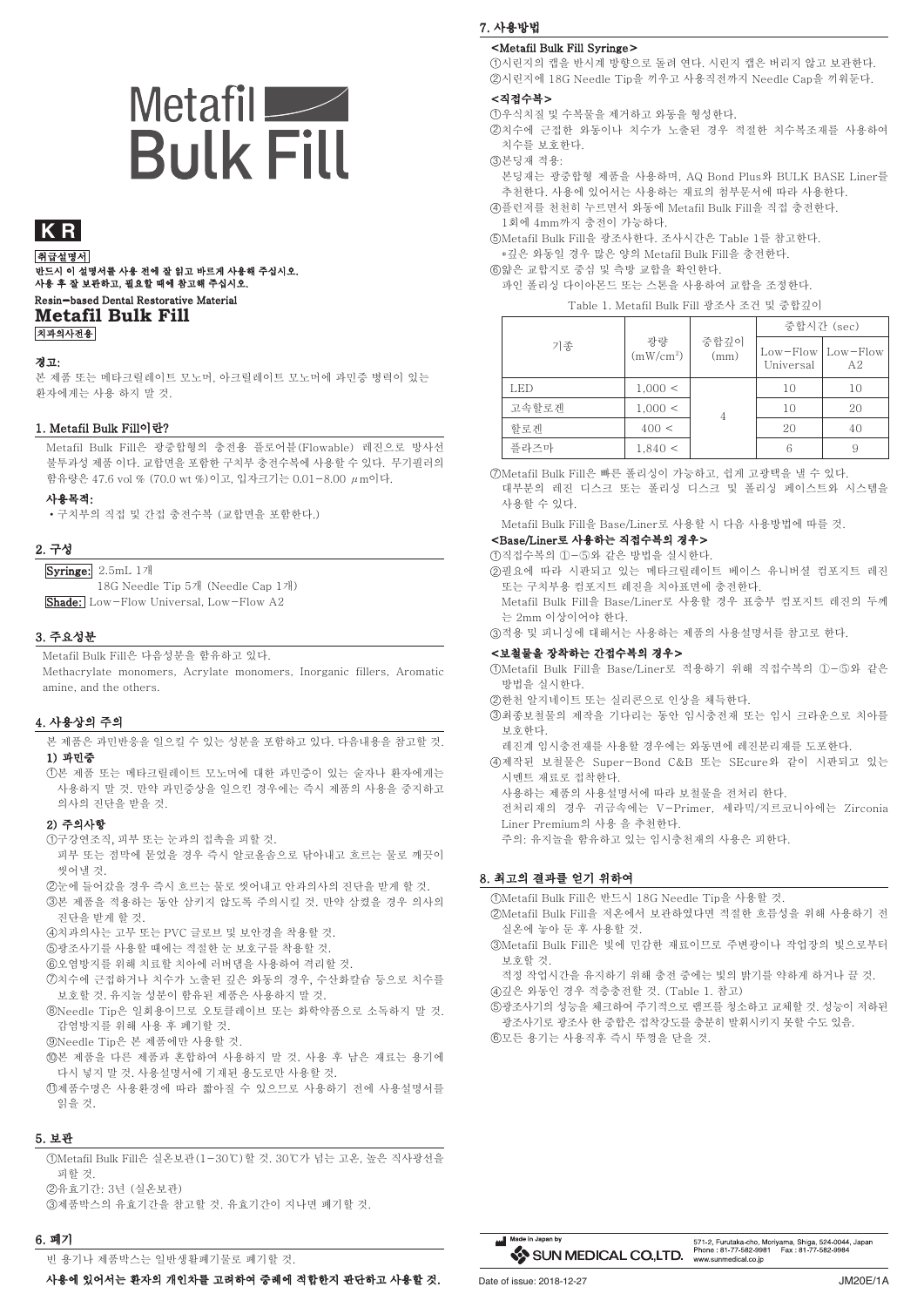### **3. Compositions**

Metafil Bulk Fill is a paste consisted of the following compositions. Methacrylate monomers, Inorganic fillers, Aromatic amine, and the others.

Metafil Bulk Fill est une pâte constituée des éléments suivants.

Monomères de méthacrylate, monomères d'acrylate, charges inorganiques, amines aromatiques, et autres

composants.

**3. Compositions**

Metafil Bulk Fill besteht aus folgenden Inhaltsstoffen:

Methacrylat-Monomere, Acrylat-Monomere, anorganische Füller, aromatische Amine sowie anderen

Komponenten.

**3. Zusammensetzung**

### **Resin-based Dental Restorative Material Metafil Bulk Fill**

### **E N INSTRUCTIONS**

**Type1, Class2, Group1 FOR DENTIST USE ONLY**

**IMPORTANT: READ ALL INSTRUCTIONS THOROUGHLY BEFORE USE. KEEP THIS LEAFLET AND REFER TO IT PERIODICALLY.** 

# **F R**

### **Matériau de restauration dentaire à base de résine Metafil Bulk Fill**

# **Type1, Classe2, Groupe1 A L'USAGE EXCLUSIF DES DENTISTES**

### **INSTRUCTIONS**

**IMPORTANT: LIRE ATTENTIVEMENT LE MODE D'EMPLOI AVANT L'USAGE. CONSERVER CETTE BROCHURE ET S'Y RÉFÉRER RÉGULIÈREMENT.**

**D E**

**Dentales Restaurierungsmaterial auf Harzbasis Metafil Bulk Fill Typ 1, Klasse 2, Gruppe 1**

**NUR FÜR DEN ZAHNÄRZTLICHEN GEBRAUCH**

**GEBRAUCHSANWEISUNG**

**WICHTIG:**

**ANLEITUNG VOR GEBRAUCH SORGFÄLTIG LESEN. DIE ANLEITUNG AUFHEBEN UND REGELMÄSSIG ZU RATE ZIEHEN.**

This product contains substances that may cause allergic reactions. Read the following points below.

**1) Safety Precautions**

syringe cap.  $\mathbb S$ Use the Needle Tip only for this product. Use 18G Needle Tip (with green ring) only for Low-Flow and

### Metafil Bulk Fill should not be used by clinicians or on patients who are methacrylate monomer-sensi-1 tive. If signs of irritation such as redness appear, stop using it immediately and consult a physician.

Eviter tout contact du Metafil Bulk Fill avec les tissus mous, la peau ou les yeux. La peau ou les 2 musicales contaminées avec Metafil Bulk Fill doivent être essuyées avec de l'alcool immédiatement et de l'alcool im

### **2) Common Precautions**

Dans le cas d'une effraction pulpaire ou pour des cavités profondes très proches de la pulpe, coiffer la 1 pulpe avec de l'hydroxyde de calcium, etc. Ne pas utiliser de produit contenant de l'eugénol. 2)La Needle Tip est à usage unique. La jeter après chaque patient pour éviter toute contamination

Avoid contact of Metafil Bulk Fill with soft tissues, skin or eyes. Contaminated skin or mucosa with Metafil Bulk Fill should be wiped off immediately with alcohol and then rinsed thoroughly with running water. 2

If Metafil Bulk Fill enters an eye, immediately rinse the eye thoroughly with running water. The patients 3 should then be examined by an ophthalmologist. Avoid accidental ingestion while applying this product. If ingested, the patient must seek medical attention. 4

### **3) Handling Precautions**

In the case of pulp exposure or deep cavities with close proximity to pulp, cap the pulp with calcium 1 hydroxide etc. Do not use eugenol-containing material.

Dentist should wear rubber or PVC dental gloves and eyewear. 1

Proper use of eye protection is recommended when using light irradiation devices. 2

Use a dental rubber dam to isolate the treatment area from contamination. Do not mix the components with other materials. Once dispensed, do not return this product to the 3 4

containers. Use Metafil Bulk Fill only for the applications recommended in this leafle

use, discard any excess.

**1) Sicherheitsmaßnahmen**<br>①Metafil Bulk Fill sollte nicht von Medizinern und Patienten mit Methacrylat-Monomer Empfindlichkeit verwendet werden. Falls Zeichen der Irritation oder Rötungen auftreten, Anwendung sofort stoppen und einen Arzt aufsuchen.

Needle Tip is for one-time use only. Dispose it after each patient to avoid cross-contamination. After 2

Needle Tip is not autoclavable or chemically sterilizable. 3 Tightly close syringes with syringe cap immediately after use. Do not allow Needle Tip to remain as a 4

### **4. Precautions**

Die korrekte Anwendung eines Augenschutzes wird bei Gebrauch einer Polymerisationslampe empfohlen. 2 ಖZur Isolation des Anwendungsgebiets Kofferdam benutzen, um Kontaminationen zu vermeiden.<br>�Komponenten nicht mit anderen Materialien mischen. Dispensiertes Material nicht wieder zurück in das

Ce produit contient des substances qui peuvent provoquer des réactions allergiques. Lire les points

suivants ci-dessous. **1) Pour la sécurité**

Metafil Bulk Fill ne doit pas être utilisé par des praticiens ou sur des patients sensibilisés aux 1 monomères de méthacrylate. Si des signes d'irritation comme des rougeurs apparaissent, stopper

l'usage du produit immédiatement et consulter un médecin.

2)Kontakt von Metafil Bulk Fill mit weichem Gewebe, Haut oder Augen vermeiden. Mit Metafil Bulk kontaminierte Haut oder Schleimhaut sofort mit Alkohol abwischen und mit Wasser abspülen. Falls Metafil Bulk Fill in Kontakt mit dem Auge kommt, sofort mit Wasser ausspülen. Der Patient sollte 3

rincées abondamment à l'eau courante.

doit ensuite être examiné par un ophtalmologiste.

**2) Précautions communes**

ce document.

Si Metafil Bulk Fill entre en contact avec un œil, rincer l'œil immédiatement à l'eau courante. Le patient 3

**3) Précautions de manipulation**

Eviter toute ingestion accidentelle en utilisant le produit. En cas d'ingestion, le patient doit consulter un médecin. 4

Le chirurgien-dentiste doit porter des gants en caoutchouc ou en PVC et des lunettes. 1 L'usage d'une protection oculaire est recommandé lors de l'utilisation de lampes à polymériser. 2 Utiliser une digue en caoutchouc pour isoler la zone de traitement de toute contamination. 3 Ne pas mélanger les composants avec d'autres matériaux. Une fois distribué, ne pas remettre le 4

produit dans la seringue. Utiliser Metafil Bulk Fill seulement pour les applications recomments dans la seringue. Utiliser Metafil Bulk Fill seulement pour les applications recomments

croisée. Eliminer tout excès de produit.

laisser la Needle Tip sans capuchon de seringue.

La Needle Tip n'est ni autoclavable ni stérilisable chimiquement. 3

Fermer hermétiquement les seringues avec leurs capuchons immédiatement après utilisation. Ne pas 4

Utiliser la Needle Tip uniquement pour ce produit. Utiliser la 18G Needle Tip (avec anneau vert) uniquement pour les Low-Flow et la 19G Needle Tip (avec anneau rose) uniquement pour les 5

Medium-Flow.

**4. Précautions**

dann unverzüglich von einem Augenarzt untersucht werden. Versehentliches Verschlucken des Produkts während der Behandlung unbedingt vermeiden. Falls das 4 Produkt versehentlich verschluckt wird, Patient sofort Arzt konsultieren lassen.

### **2) Allgemeine Vorsichtsmaßnahmen**

 $\mathfrak D$ Store Metafil Bulk Fill at a room temperature between 1 – 30˚C. Avoid high temperatures above 30˚C, high humidity and direct sunlight.

Behältnis geben. Metafil Bulk Fill nur für die in dieser Anleitung empfohlenen Anwendungen benutzen.

**3) Vorsichtsmaßnahmen während der Anwendung**<br>①Im Falle einer offenen Pulpa oder tiefen Kavitäten in Nähe der Pulpa, Pulpa mit Calciumhydroxid etc.

Product lifetime can be shortened depending on the circumstances of use. Read instructions of relevant products carefully before use

Der Behandler sollte Latex- oder PVC-Handschuhe sowie eine Brille tragen. 1

2)Haltbarkeitsdauer: 3 Jahre bei Raumtemperatur.<br>3)Produkt nicht nach Ablauf des Haltbarkeitsdatums verwenden. Haltbarkeitsdatum siehe äußere Verpackung.

Nadelspitze nach jedem Patienten entsorgen. Überschüsse nach Gebrauch entfernen.

abdecken. Kein eugenolhaltiges Material verwenden. Die Nadelspitze ist für die Einmalverwendung gedacht. Um Kreuzkontaminationen zu vermeiden, 2

Spritzen sofort nach Gebrauch mit Spritzenkappe fest verschließen. Lassen Sie die Needle Tip nicht als 4 Spritzenkappe zurück.

Die Needle Tip ist nicht autoklavierbar oder chemisch sterilisierbar. 3

Remove the syringe cap by twisting it counter-clockwise. Save the syringe cap. 1 2)Install the Needle Tip into the syringe certainly and make sure the Needle Tip and the syringe are Verwenden Sie die Needle Tip nur für dieses Produkt. Verwenden Sie die 18G- Needle Tip (mit grünem 5 Ring) nur für Low-Flow und die 19G- Needle Tip (mit rosa Ring) nur für Medium-Flow.

### **4. Vorsichtsmaßnahmen**

Dieses Produkt enthält Substanzen, die allergische Reaktionen auslösen können. Lesen Sie folgende Punkte.<br>1) Sieberheitsmaßnahmen

Use 18G Needle Tip with green ring only for Low-Flow and 19G Needle Tip with pink ring only for 1 Medium-Flow only.

Allow this product to reach room temperature prior to use for proper flow if Metafil Bulk Fill is stored in a 2

2 Place a surface layer of a methacrylate-based universal/posterior composite resin restorative. When Metafil Bulk Fill is used as a base/liner, surface layer composite resin material should have at least 2 mm thickness.

cool place. Metafil Bulk Fill is light sensitive material. Protect from ambient or operatory lights. Reduce/turn off the 3 light while the restorative procedure as indicated to maintain proper working time. If the cavity is very deep, incremental restoration may be required (refer to Table 1). 4

Check the performance of the light curing device. Clean and exchange the light bulb periodically. 5 Insufficient polymerization from the compromised irradiator may cause the lower adhesive strength.

### **8. To get the best results with Metafil Bulk Fill**

### 19G Needle Tip (with pink ring) only for Medium-Flow. **5. Storage**

DPrepare the cavity by following the step  $\textcircled{1}-\textcircled{6}$  for direct restoration to place Metafil Bulk Fill as **<Indirect restoration with prosthesis>** base/liner. Finish the preparation.

anneau rose uniquement pour les Medium-Flow.

si Metafil Bulk Fill est stocké dans un local froid.

Metafil Bulk Fill est sensible à la lumière. Protéger de la lumière ambiante ou des éclairages 3 opératoires. Réduisez / éteignez la lumière pendant la procédure de restauration comme indiqué pour

Utiliser la 18G Needle Tip avec anneau vert uniquement pour les Low-Flow et la 19G Needle Tip avec 1

**Memarque:** Ne pas utiliser un matériau de restauration provisoire contenant de l'eugéno

assurer un temps de travail correct.

Laisser le produit atteindre la température ambiante avant de l 'utiliser pour garantir la viscosité idéale 2

Si la cavité est profonde, une restauration par incréments peut être nécessaire (se référer au Tableau 1). Vérifier la puissance de la lampe à polymériser. Nettoyer et changer régulièrement l'ampoule. Une 4 5 lampe défectueuse fournit une polymérisation incomplète et ceci peut entrainer une adhésion plus faible.

**8. Pour obtenir des résultats optimaux avec Metafil Bulk Fill**

Verwenden Sie die 18G-Nadelspitze mit grünem Ring nur für Low-Flow und die 19G-Nadelspitze mit 1 rosa Ring nur für Medium-Flow.

**Remarque:** Lors de préparations plus profondes, ajouter davantage de Metafil Bulk Fill par incrément.<br>©Jeter adéquatement la Needle Tip immédiatement après utilisation et sceller le récipient avec le capuchon de la seringue. Ne pas conserver la seringue avec la Needle Tip en place. Conserver uniquement avec le capuchon de la seringue. Vérifier l 'occlusion avec du papier à articuler fin. Contrôler les contacts en occlusion centrée et latèrale. 7 Ajustez soigneusement l'occlusion en retirant le matériau avec un diamant ou une pierre de polissage fin.

> gemäßen Verarbeitungszeiten das Licht während des Restaurationsvorgangs reduzieren bzw. ausschalten.

> Das Produkt vor Gebrauch Zimmertemperatur erreichen lassen, falls es vorher an einem kühlen Ort 2 gelagert wurde. Metafil Bulk Fill ist lichtempfindlich. Vor Raum- und OP-Licht schützen. Zur Erhaltung der ordnungs-3

Bei sehr tiefen Kavitäten die Inkrementtechnik anwenden (s. Tabelle 1). 4

Prüfen Sie die Leistung der Polymerisatonslampe. Reinigen und tauschen Sie die Lichtquelle regelmäßig. Ungenügende Aushärtung kann zu einer geringeren Bindungsfestigkeit führen. 5

### **8. Für optimale Ergebnisse mit Metafil Bulk Fill**

### Dispose of empty containers, packaging, etc. with the normal household waste.

 $\mathfrak D$ Préparer la cavité en suivant les étapes $\mathfrak D$  –  $\circledcirc$  pour une restauration directe en plaçant Metafil Bulk Fill 2 3 En attendant la fabrication de la prothèse définitive, protéger la dent avec un matériau de restauration

*As in any dental treatments, the patient's individual constitution and the unique requirements of each clinical case at hand must be considered before selecting materials and conditions for use.*

**6. Disposal**

Leere Behältnisse sowie Verpackungen etc. im normalen Haushaltsmüll entsorgen.

*Wie bei jeder Zahnbehandlung müssen vor Auswahl der Materialien und Anwendungsbedingun-gen die individuelle Konstitution des Patienten sowie die speziellen Gegebenheiten des klinischen Falles berücksichtigt werden.*

### **6. Entsorgung**

Jeter les contenants vides, les emballages, etc., comme des ordures ménagères ordinaires.

①Retirer le capuchon de la seringue en le dévissant. Conserver le capuchon de la seringue.<br>②Visser la Needle Tip sur la seringue et s'assurer que l'embout est fermement fixé à la seringue.

*Comme dans tout traitement dentaire, la constitution individuelle du patient et les exigences spécifiques du cas clinique doivent être considérés avant de sélectionner les matériaux et les* 

*conditions d'utilisation.*

**6. Elimination**

Metafil Bulk Fill is a resin-based light-cure, radiopaque, flowable restorative material. The content of inorganic fillers is 47.6 vol % (70.0 wt %). The particle size of the inorganic fillers is between 0.01-8.00 μm. **Intended use:**

Metafil <u>V</u>

・Metafil Bulk Fill is intended to be used as a resin-based dental restorative material.

**Indication:** ・Direct/indirect posterior restoration including occlusal surfaces.

### **Contraindications:**

Patients who have a history of severe allergic reactions to this product, methacrylate monomers, or acrylate

### monomers.

**Side effects:**

In rare cases, components of Metafil Bulk Fill may lead to sensitization. In such cases, Metafil Bulk Fill should no longer be used.

### **1. Product Overview**

Metafil Bulk Fill est un matériau de restauration à base de résine photopolymérisable, radio-opaque, fluide. Il contient 47.6 % en volume (70.0 % en poids) de charges inorganiques. La taille de ces charges inorganiques se situe entre 0.01 et 8.00 μm. **Usage prévu:**

・Metafil Bulk Fill est destiné à être utilisé comme matériau de restauration dentaire à base de résine. **Indications:**

・Restauration postérieure directe / indirecte incluant les surfaces occlusales.

Metafil Bulk Fill ----------------- 2.5mL (4.8g)----------------------- Classe IIa  $\bigcap$ 

**Contre-indications:**

Patients ayant présenté une réaction allergique sévère au produit, aux monomères de méthacrylate ou aux monomères d'acrylate. **Effets secondaires:**

Dans de rares cas, les composants de Metafil Bulk Fill peuvent provoquer des sensibilités. Dans de tels cas, l'utilisation de Metafil Bulk Fill doit être interrompue.

### **1. Généralités**

Metafil Bulk Fill ist ein harzbasiertes, lichthärtendes, strahlenundurchlässiges und fließfähiges Restaurierungsmaterial. Es enthält 47,6 Vol.-% (70,0 Gew.-%). Die Partikelgröße der anorganischen Füller beträgt zwischen 0,01 und 8,00 μm.

**Verwendungszweck:** ・Metafil Bulk Fill ist zur Verwendung als Zahnersatzmaterial auf Harzbasis vorgesehen.

Metafil Bulk Fill ----------------- 2,5 mL (4,8 g) -------------------- Klasse IIa

**Indikationen:**

・direkte/indirekte Restaurierungen im posterioren Bereich einschließlich okklusaler Oberflächen.

**Kontraindikation:**

Patienten, die in der Vergangenheit starke allergische Reaktionen gegen dieses Produkt oder gegen

Bestandteile von Metafil Bulk Fill können in seltenen Fällen zu einer Sensibilisierung führen. In diesen<br>Fällen auf eine weitere Anwendung von Metafil Bulk Fill verzichten.

Methacrylat oder Acrylat-Monomere aufgewiesen haben.

**Nebenwirkungen:**

**1. Produktüberblick**

**1) Storage conditions**

### **2) Product lifetime**

Shelf life: 3 years in a room temperature. 2 Do not use this product after the expiration date. See outer package for expiration date. 3 **1) Lagerbedingungen** Metafil Bulk Fill bei Raumtemperatur zwischen 1 - 30˚C lagern. Temperaturen über 30°C, hohe 1 Luftfeuchtigkeit und direkte Sonneneinstrahlung vermeiden.

### **2) Lebensdauer des Produkts**

Die Haltbarkeitsdauer kann sich je nach Gebrauch verkürzen. Anleitung relevanter Produkte vor Gebrauch aufmerksam lesen.

### **5. Lagerung**

**1) Conditions de stockage**

Conserver Metafil Bulk Fill à température ambiante entre 1 et 30˚C. Eviter les températures élevées 1

supérieures à 30˚C, une forte humidité et l'exposition directe au soleil.

**5. Stockage** 

Durée de conservation : 3 ans à température ambiante. 2

**2) Durée de vie du produit**

Ne pas utiliser le produit après la date de péremption. Voir la date sur l'emballage extérieur. 3

La durée de vie du produit peut être réduite selon les conditions d'utilisation. Lire attentivement le mode

d'emploi du produit avant l'usage.

### Table 1 Curing time and curing depth of Metafil Bulk Fill

Light intensity Curing depth Curing time Tyne  $(mW/cm<sup>2</sup>)$  $(mm)$  $(sec)$ **LED**  $>1.000$  $4.0$  $\overline{10}$ 

### **<Metafil Bulk Fill syringe>**

### connected tightly.

**<Direct restoration>**

Apply light-cured bonding system according to the manufacturer's instructions. We recommend using bonding system manufactured by Sun Medical Co., Ltd.

Prepare the cavity by removing caries and any existing restorations as indicated. 1 Protect pulp by covering the dentin close to the pulp with adequate pulp capping materials. 2

Adhesive Bonding System: 3

Dispense Metafil Bulk Fill directly into the cavity by slowly squeezing the plunger. Cavities can be filled 4

up to 4mm in one increment. Light cure Metafil Bulk Fill. Refer to Table 1 for the curing time. 5

**Note:** For deeper preparations, add more Metafil Bulk Fill by increments.<br>©Dispose Needle Tip properly after use and seal the container immediately with the syringe cap. Do not

store the syringe with Needle Tip in place. Store it only with the syringe cap.

 ${\mathcal D}$ Check occlusion with a thin articulating paper. Examine centric and lateral excursion contacts. Carefully adjust occlusion by removing material with a fine polishing diamond or stone.

### **7. How to use**





8 Metafil Bulk Fill is polished quickly and easily to a high luster. Most resin discs or polishing disc, paste and polishing systems are acceptable.

### When Metafil Bulk Fill is used as a base/liner, please follow the directions below.

### **<Base/liner under direct restorations>**

 $\mathbb D$ Prepare the tooth in the same way as for direct restoration, step  $\mathbb U$  –  $\circledcirc$ .

### 3 For working and finishing directions, follow the manufacturer's instruction for use.

### 2 Take an impression with agar/alginate or silicone materials.

3 While waiting for the fabrication of final prosthesis, properly protect the tooth surface with temporary restorative material or temporary crown. When using resin-based temporary restorative material, apply dental separating agent to the cavity wall.

4 Bond the prepared prosthesis with commercially available dental cement. We recommend using dental cement manufactured by Sun Medical Co., Ltd. Prime the prosthesis if indicated by the instruction of

the preferred cement. We recommend dental prosthesis priming agent manufactured by Sun Medical

Co., Ltd. **Note:** Do not use eugenol-containing temporary restorative material.

Tableau 1 Durée d'exposition et profondeur de polymérisation du Metafil Bulk Fill

**<Seringue Metafil Bulk Fill>**

Type

 $IFD$ 

**<Restauration directe>**

Protéger la pulpe en déposant sur le fond dentinaire un matériau de coiffage pulpaire adéquat.

Appliquer un adhésif photopolymérisable selon les instructions du fabricant. Nous vous recommandons

d'utiliser le système de collage fabriqué par Sun Medical Co., Ltd.

peuvent être remplies jusqu'à 4 mm (d'épaisseur) par incrément.

Préparer la cavité en supprimant le tissu carieux et toute obturation préexistante. 1

Système adhésif : 3

Déposer Metafil Bulk Fill directement dans la cavité en appuyant doucement sur le piston. Les cavités 4

Photopolymériser Metafil Bulk Fill. Se referrer au Tableau 1 pour les temps d'exposition. 5

**7. Comment utiliser**

2

8 Metafil Bulk Fill se polit rapidement et facilement pour un état de surface optimal. La plupart des

Intensité lumineuse Profondeur de Traitement Durée d'exposition

 $\overline{40}$ 

 $(mm)$ 

(sec)

 $10<sup>1</sup>$ 

Pour utiliser Metafil Bulk Fill comme une base / un liner, suivre les recommandations suivantes.

systèmes de polissage (disques ou pâtes) sont utilisables.

 $(mW/cm<sup>2</sup>)$ 

 $\sim 1000$  |

2 Placer une couche de surface d'un résine composite de restauration universel / postérieur à base de

**<Base / liner sous une restauration directe>**

3 Pour la mise en œuvre et la finition, suivre le mode d'emploi du fabricant.

 $\mathbb D$ Préparer la dent comme pour une restauration directe, étapes  $\mathbb D$  –  $\circledcirc$ .

méthacrylate. Quand le Metafil Bulk Fill est utilisé en base ou liner, la couche de matériau en résine

composite doit être d'une épaisseur minimum de 2 mm.

4 Coller la prothèse préparée avec du ciment dentaire disponible dans le commerce. Nous vous

**<Restauration indirecte avec prothèse>** en base ou liner. Finir la préparation.

Prendre une empreinte en alginate ou en silicone.

provisoire ou une couronne provisoire. Si un matériau de restauration provisoire à base de résine est

utilisé, appliquer un séparateur sur les parois de la cavité.

recommandons d'utiliser du ciment dentaire fabriqué par Sun Medical Co., Ltd. Appliquer un primer sur la prothèse si le mode d'emploi du ciment le recommande. Nous recommandons le primer pour

prothèse dentaire prothèse fabriqué par Sun Medical Co., Ltd.

| Tabelle1 Aushärtungszeiten und Aushärtungstiefe von Metafil Bulk Fill |                                          |                          |                           |  |
|-----------------------------------------------------------------------|------------------------------------------|--------------------------|---------------------------|--|
| Tvp                                                                   | Lichtintensität<br>(mW/cm <sup>2</sup> ) | Aushärtungstiefe<br>(mm) | Aushärtungszeit<br>(Sek.) |  |
| LED Lampe                                                             | >1.000                                   | 4.0                      | 10                        |  |

### **<Metafil Bulk Fill Spritze>**

Setzen Sie die Needle Tip sicher in die Spritze ein und stellen Sie sicher, dass die Needle Tip und die 2 Spritze fest miteinander verbunden sind.

### **<Direkte Restauration>**

①Kavität präparieren, indem Karies und jegliche vorhandene Restauration wie angegeben entfernt wird.<br>②Pulpa schützen, indem das naheliegende Zahnbein mit geeignetem Material abgedeckt wird.

Lichthärtendes Bonding-System gemäß Anleitung des Herstellers auftragen. Wir empfehlen die Verwendung eines Verbindungssystems von Sun Medical Co., Ltd..

Schwarze Kappe durch Drehen gegen den Uhrzeigersinn entfernen. Kappe aufbewahren. 1

**Anmerkung:** Für tiefere Kavitäten Metafil Bulk Fill in mehreren Stufen (Inkrementen) auftragen.

### Adhäsives Bonding System: 3

Metafil Bulk Fill durch langsames Pressen des Kolbens direkt in die Kavität einbringen. Die Kavität kann mit einem Inkrement bis zu 4 mm gefüllt werden. 4

Entsorgen Sie die Needle Tip sofort nach Gebrauch ordnungsgemäß und verschließen Sie den 6 Behälter mit der Spritzenkappe. Bewahren Sie die Spritze nicht mit angebrachter Needle Tip auf. Nur mit der Spritzenkappe lagern.

Metafil Bulk Fill bei Licht aushärten. Aushärtungszeiten Tabelle 1 entnehmen. 5

Okklusion mit dünnem Artikulationspapier überprüfen. Zentrische und laterale Kontakte prüfen. 7 Okklusion sorgfältig mittels feinem Polierdiamanten oder -stein anpassen.

### **7. Anwendung**

8 Metafil Bulk Fill lässt sich schnell und einfach auf Hochglanz polieren. Die meisten Kunststoff- und Polierscheiben, Pasten sowie Poliersysteme sind hierfür geeignet.

Falls Metafil Bulk Fill als Base/Liner verwendet wird, sind folgende Anweisungen zu beachten.

### **<Base/Liner unterhalb einer direkten Restaurierung>**

 $\oplus$ Den Zahn genauso wie bei einer direkten Restaurierung präparieren, s. Schritte  $\oplus$  –  $\circledS$ .

2 Platzierung einer Oberflächenschicht eines methacrylatbasierten universellen/posterioren Kompositzharz-Restaurationsmittels. Falls Metafil Bulk Fill als Base/Liner verwendet wird, sollte die Oberflächenschicht des Kompositharzmaterials mindestens 2 mm betragen.

3 Zur Verarbeitung und Veredelung die Gebrauchsanleitung des Herstellers beachten.

**<Indirekte Restaurierung mit Zahnersatz>**<br>①Kavität gemäß Schritt ① – ⑥ für direkte Restaurierung präparieren, um Metafil Bulk Fill als Base/Liner zu platzieren. Beenden der Präparation

2 3 Bis zur Fertigstellung des endgültigen Zahnersatzes die Zahnoberfläche mit temporärem Restaurationsmaterial oder temporärer Krone schützen. Wenn Sie temporäres Restaurationsmaterial auf Harzbasis verwenden, tragen Sie Zahntrennmittel auf die Hohlwand auf.

4 Befestigen Sie die vorbereitete Prothese mit handelsüblichem Zahnzement. Wir empfehlen die Verwendung von Zahnzement des Herstellers Sun Medical Co., Ltd. Grundieren Sie die Prothese, wenn dies in der Anleitung des bevorzugten Zements entsprechend angewiesen wird. Wir empfehlen das Grundierungsmittel für Zahnprothesen des Herstellers Sun Medical Co., Ltd. **Anmerkung:** Kein eugenolhaltiges temporäres Restaurationsmaterial verwenden.

Abdrucknahme mittels Alginat oder Silikon.

### **2. Components**



### **2. Composants**

<Low-Flow>

Shade: Universal, A1, A2, A3 <Medium-Flow> Shade: Universal, A1, A2, A3, Blue

<Needle Tip dans un emballage Low-Flow> 18G Needle Tip (avec anneau vert) --------- 5pièces ------ Classe Ⅰ

<Needle Tip dans un emballage Medium-Flow>

19G Needle Tip (avec anneau rose) ---------5pièces ------ Classe Ⅰ

Documents inclus: Mode d'emploi, Guide des teintes

**2. Komponenten**

<Low-Flow>

Nuance: Universal, A1, A2, A3 <Medium-Flow>

Nuance: Universal, A1, A2, A3, Blue <Needle Tip im Low-Flow-Paket>

18G Needle Tip (mit grünem Ring) --------- 5Stk.----------- Klasse Ⅰ

<Needle Tip im Medium-Flow-Paket>

19G Needle Tip (mit rosa Ring) ------------- 5Stk. ----------- Klasse Ⅰ

Beiliegende Dokumente: Anleitung, Farbskala